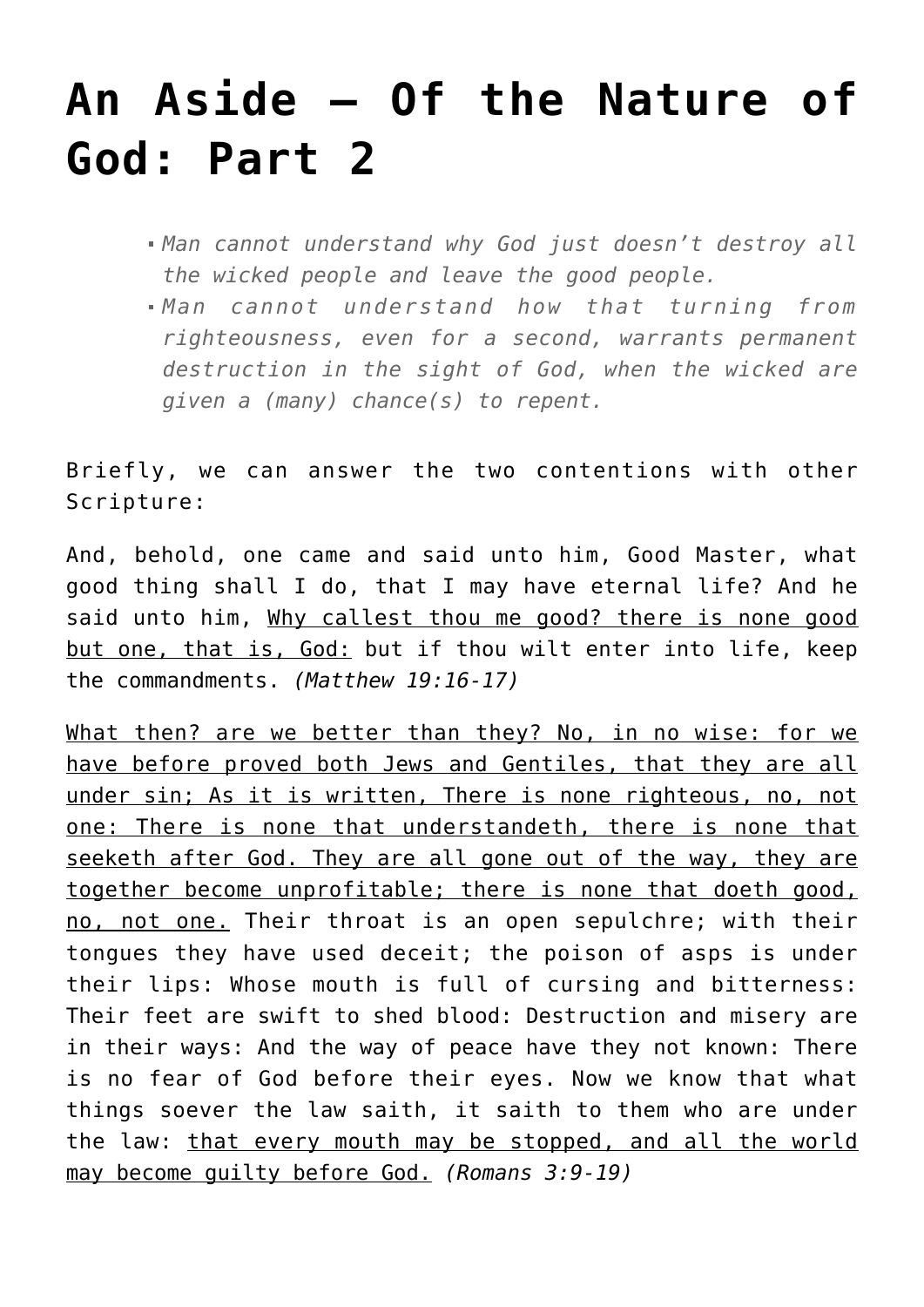For God hath concluded them all in unbelief, that he might have mercy upon all. *(Romans 11:32)*

*Hmm . . . So you think the LORD God should destroy all the wicked out of hand instead of granting then space to repent and believe?*

If so, say "Goodbye" to the race of man. Tomorrow will not exist for us. All are equally guilty before God, all are wicked in the sight of God, all deserve destruction. Remember, there is:

*none good but one, that is, God:*

And:

*none that doeth good, no, not one*

Here then is also the righteousness of the LORD God:

*For God hath concluded them all in unbelief, that he might have mercy upon all.*

For this reason:

Therefore as by the offence of one judgment came upon all men to condemnation; even so by the righteousness of one the free gift came upon all men unto justification of life. *(Romans 5:18)*

So much for *Limited atonement* . . . ((This should not be taken as justification for Universal Salvation, or for the Arminian doctrine fo salvation. Both are just as wrong as Calvinist/Reformed doctrine.))

But I digress.

In returning to look at righteousness and what it is, we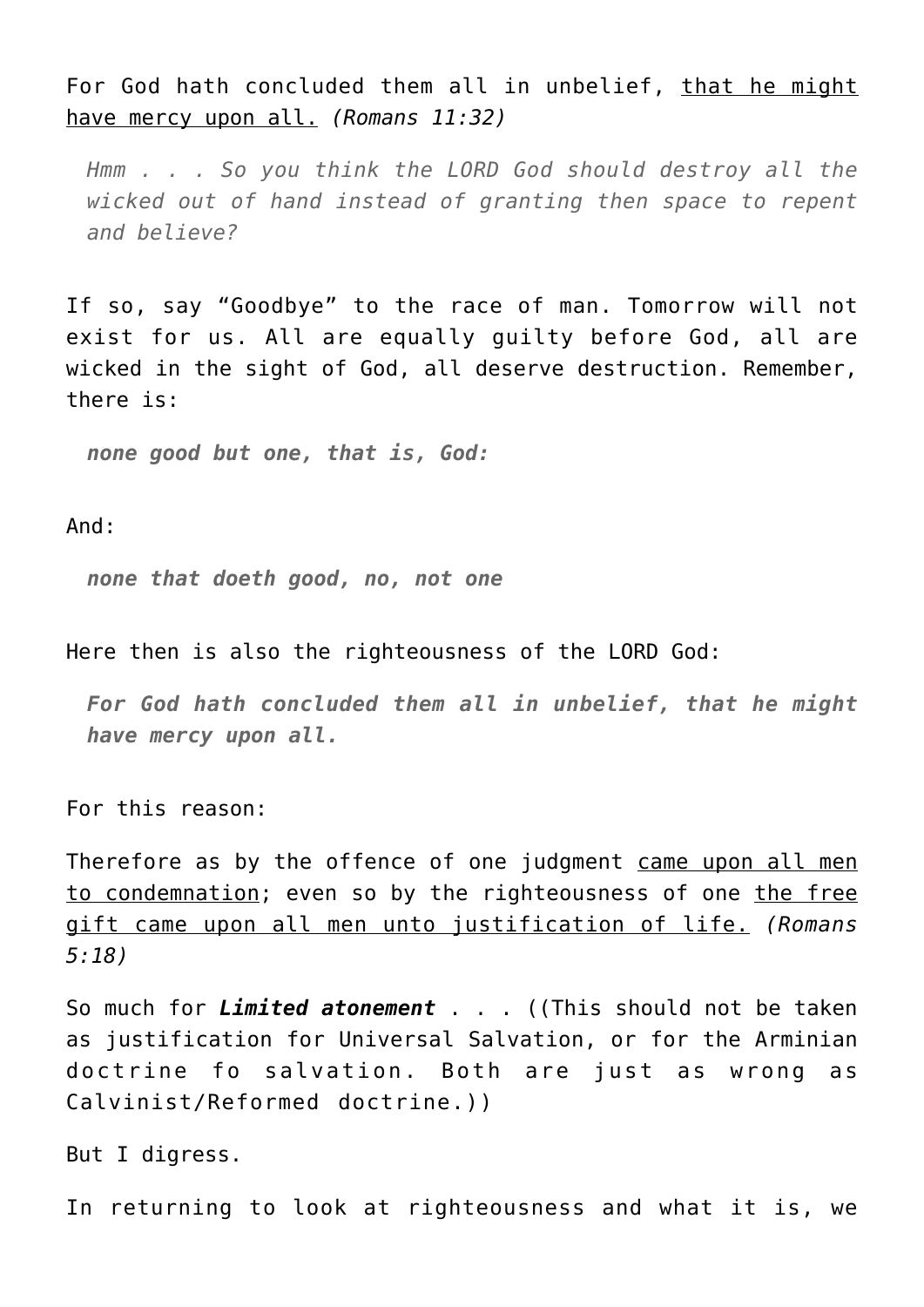should particularly note verses 29-30 of Ezekiel, Chapter 18, and add to that verses 17-20 of Ezekiel, Chapter 33: ((This is taken from the article "[Adam and the Fall – Part 4](http://www.reproachofmen.org/blog/?p=410)" and revised to fit this article.))

Yet saith the house of Israel, The way of the Lord is not equal. O house of Israel, are not my ways equal? are not your ways unequal? Therefore I will judge you, 0 house of Israel, every one according to his ways, saith the Lord GOD. Repent, and turn yourselves from all your transgressions; so iniquity shall not be your ruin. *(Ezekiel 18:29-30)*

Yet the children of thy people say, The way of the Lord is not equal: but as for them, their way is not equal. When the righteous turneth from his righteousness, and committeth iniquity, he shall even die thereby. But if the wicked turn from his wickedness, and do that which is lawful and right, he shall live thereby. Yet ye say, The way of the Lord is not equal. O ye house of Israel, I will judge you every one after his ways. *(Ezekiel 33:17-20)*

In both the above passages, there is the use of the phrases *"my ways equal"* and *"your ways unequal"* contrasted, and then the LORD God stating *"turn yourselves from all your transgressions; so iniquity . . ."* It is this tying of *"iniquity,"* and *"my ways equal"* and *"your ways unequal"* together that are the center of understanding righteousness. To strengthen this, when the LORD proceeds further and states *"When the righteous turneth from his righteousness, and committeth iniquity,"* He is clearly setting righteousness in direct opposition to iniquity, and saying that *"iniquity"* is being *"not equal"* in one's doings. Therefore sin, which is a result of iniquity, is the result of being unequal in one's way of being. This is to say that if the very way we think is unequal, that when we do not treat everything equally, we are in sin, and are not righteous. This is confirmed in the New Testament in James, Chapter 2: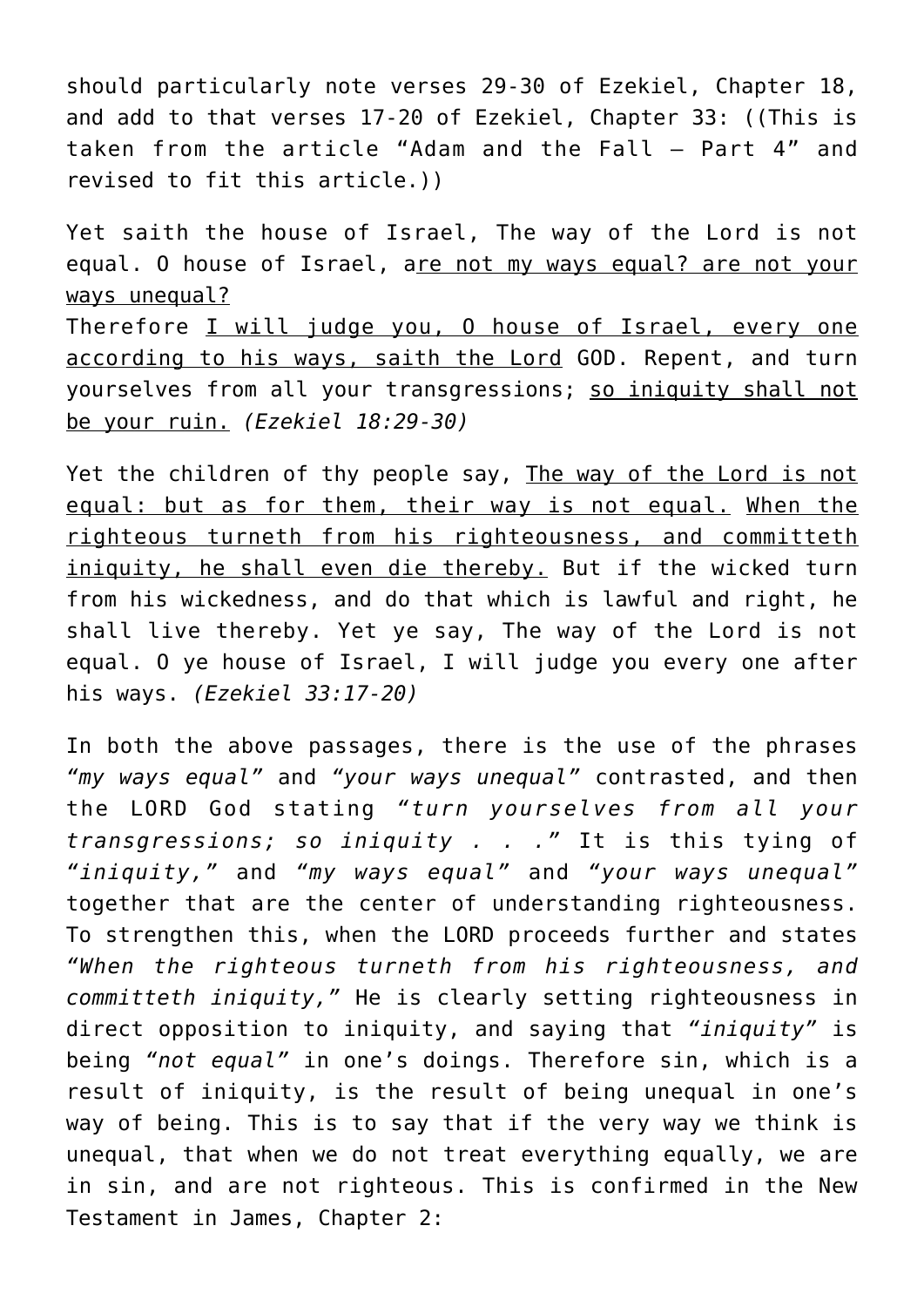If ye fulfil the royal law according to the scripture, Thou shalt love thy neighbour as thyself, ye do well: But if ye have respect to persons, ye commit sin, and are convinced of the law as transgressors. *(James 2:8-9)*

Beyond this, it is inherent in being equal or righteous, that one must, to be equal, see everything that exists, physical and spiritual as it is, not as one thinks or wants it to be. To clarify, one must be able to see infinitely, knowing that all things that can be seen, are seen and perceived accurately, or as they are.

To simplify somewhat, it is like examining a plain white sheet of paper, letter size. For us, we specify that it is 8.5 x 11.0 inches, and is .012 inch thick, an weighs "X" amount. However, all that is described by us is approximate, and not actual. In fact, we cannot actually know exactly how wide, long and thick the sheet of paper is. Nor can we know exactly how much it weighs.

## Why?

Because we do not have instruments that can measure the absolute size and weight of the sheet of paper. We are strictly limited by our capabilities and will never know exactly the physical aspects of the sheet of paper, we can only approximate. This makes us inherently unrighteous when we attempt to describe a single sheet of letter size printer or copier paper.

When we look at righteousness from this perspective it demonstrates to us just how incapable we are of being righteous. Moreover, it illustrates our inability to truly understand the extent of the LORD God's righteousness, which is intrinsic to His being. Perhaps then, a description of the LORD God's righteousness can be understood by the following illustration:

*It is as if there existed an infinitely large mathematical*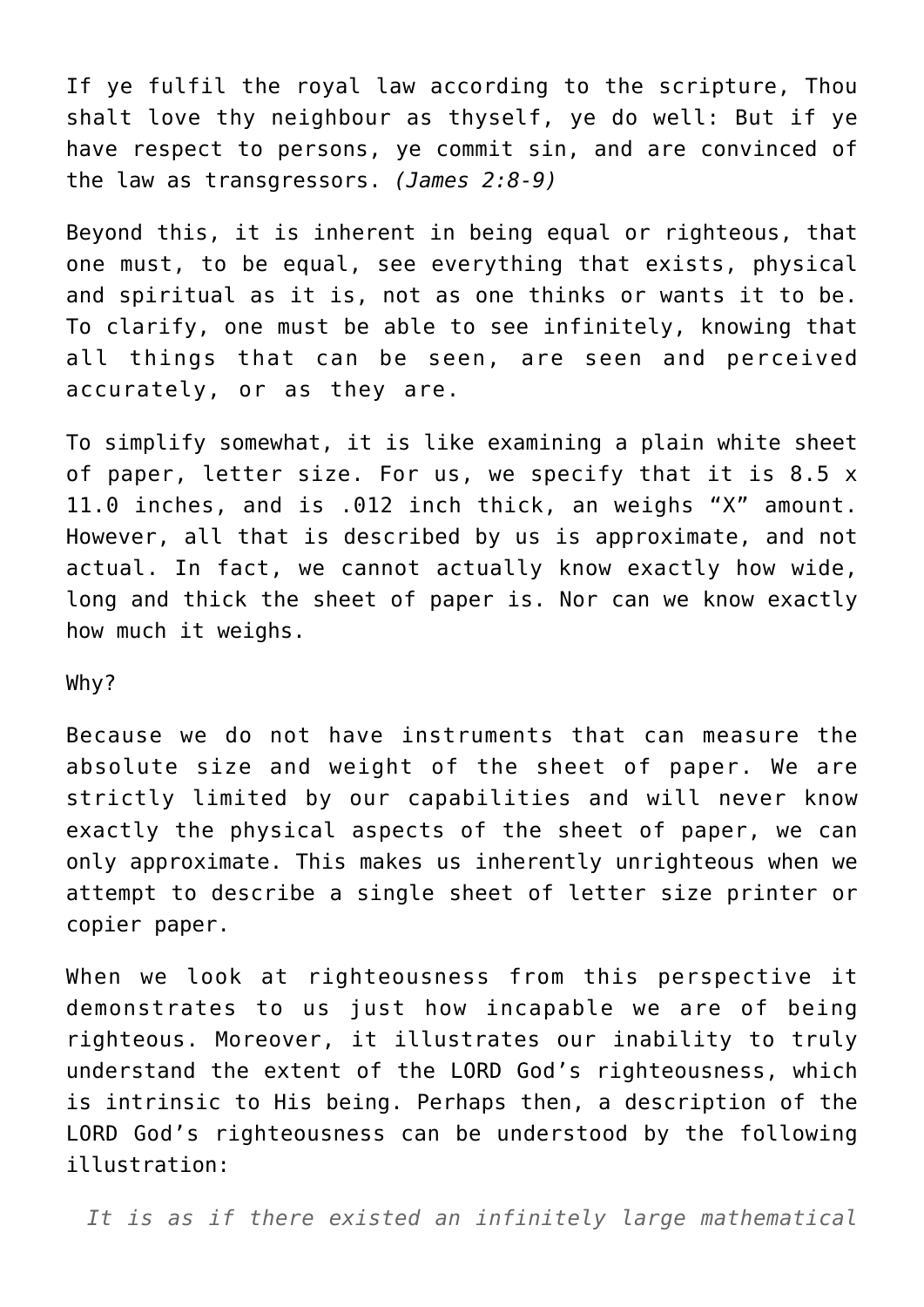*equation that extended in every dimension, both physical and spiritual, with an equal sign right in the midst. In all that would be done in this infinite, multi-dimensional equation, it is never not an equation. Meaning it is never, not even for the slightest of an instant, unequal as it is worked. Moreover, in every thought and action that occurs in this equation and the outworking or ramifications thereof, everything balances perfectly and remains equal at all times, from infinity to infinity in every and all possible dimensions.*

Now then, if we begin to grasp that concept, we begin to understand how that in all that is done, the LORD God is ever and always righteous in all that He does, from infinity to infinity, and just how incapable we are of being righteous outside of the salvation that is in the Lord Jesus Christ.

Now, all that is to bring us to the point of understanding that the LORD God's righteousness is not something that even relates to being *"happy"* or *"unhappy"* and such concepts are not even open for discussion in the context of who the LORD God IS. Rather, the pleasure of the LORD is found in His righteousness, even as His will is found within His righteousness. We also find, if we study, that the love of God is found within the confines of His righteousness, as I Corinthians tells us:

Charity suffereth long, and is kind; charity envieth not; charity vaunteth not itself, is not puffed up, Doth not behave itself unseemly, seeketh not her own, is not easily provoked, thinketh no evil; Rejoiceth not in iniquity, but rejoiceth in the truth; Beareth all things, believeth all things, hopeth all things, endureth all things. *(I Corinthians 13:4-7)*

*"Charity"* as given here, is the Love of God that is spoken of in Romans 5:

And not only so, but we glory in tribulations also: knowing